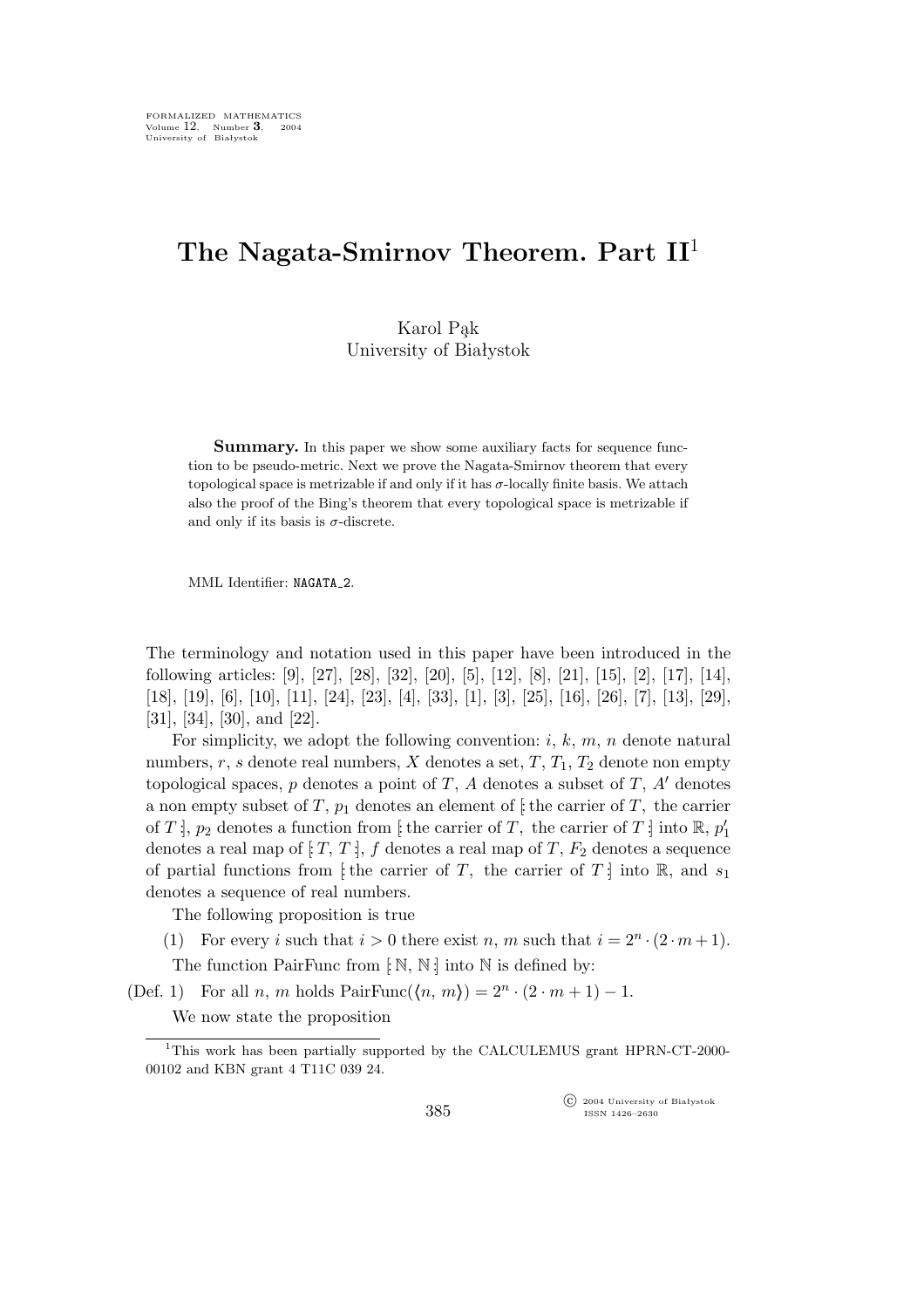(2) PairFunc is bijective.

Let X be a set, let f be a function from  $[X, X]$  into R, and let x be an element of X. The functor  $\rho(f, x)$  yielding a function from X into R is defined as follows:

(Def. 2) For every element y of X holds  $(\rho(f,x))(y) = f(x, y)$ .

The following two propositions are true:

- (3) Let D be a subset of  $[T_1, T_2]$ . Suppose D is open. Let  $x_1$  be a point of  $T_1$ ,  $x_2$  be a point of  $T_2$ ,  $X_1$  be a subset of  $T_1$ , and  $X_2$  be a subset of  $T_2$ . Then
- (i) if  $X_1 = \pi_1((\text{the carrier of } T_1) \times \text{the carrier of } T_2)^\circ (D \cap \{\text{the carrier of }$  $T_1, \{x_2\}$  :), then  $X_1$  is open, and
- (ii) if  $X_2 = \pi_2((\text{the carrier of } T_1) \times \text{the carrier of } T_2)^\circ(D \cap [\{x_1\}, \text{the carrier}]$ of  $T_2$  : ), then  $X_2$  is open.
- (4) For every  $p_2$  such that for every  $p'_1$  such that  $p_2 = p'_1$  holds  $p'_1$  is continuous and for every point x of T holds  $\rho(p_2, x)$  is continuous.

Let X be a non empty set, let f be a function from  $[X, X]$  into R, and let A be a subset of X. The functor  $\inf(f, A)$  yielding a function from X into R is defined by:

(Def. 3) For every element x of X holds  $(\inf(f, A))(x) = \inf((\rho(f, x))^{\circ}A)$ . One can prove the following propositions:

- (5) Let X be a non empty set and f be a function from  $[X, X]$  into R. Suppose f is a pseudometric of. Let A be a non empty subset of X and  $x$ be an element of X. Then  $(\inf(f, A))(x) \geq 0$ .
- (6) Let X be a non empty set and f be a function from  $[X, X]$  into R. Suppose  $f$  is a pseudometric of. Let  $A$  be a subset of  $X$  and  $x$  be an element of X. If  $x \in A$ , then  $(\inf(f, A))(x) = 0$ .
- (7) Let given  $p_2$ . Suppose  $p_2$  is a pseudometric of. Let x, y be points of T and A be a non empty subset of T. Then  $|(\inf(p_2,A))(x) - (\inf(p_2,A))(y)| \leq$  $p_2(x, y)$ .
- (8) Let given  $p_2$ . Suppose  $p_2$  is a pseudometric of and for every p holds  $\rho(p_2, p)$  is continuous. Let A be a non empty subset of T. Then  $\inf(p_2, A)$ is continuous.
- (9) For every function f from  $[X, X]$  into R such that f is a metric of X holds  $f$  is a pseudometric of.
- (10) Let given  $p_2$ . Suppose  $p_2$  is a metric of the carrier of T and for every non empty subset A of T holds  $\overline{A} = \{p; p \text{ ranges over points of } T\}$  $(inf(p<sub>2</sub>, A))(p) = 0$ . Then T is metrizable.
- (11) Let given  $F_2$ . Suppose for every *n* there exists  $p_2$  such that  $F_2(n) = p_2$ and  $p_2$  is a pseudometric of and for every  $p_1$  holds  $F_2 \# p_1$  is summable.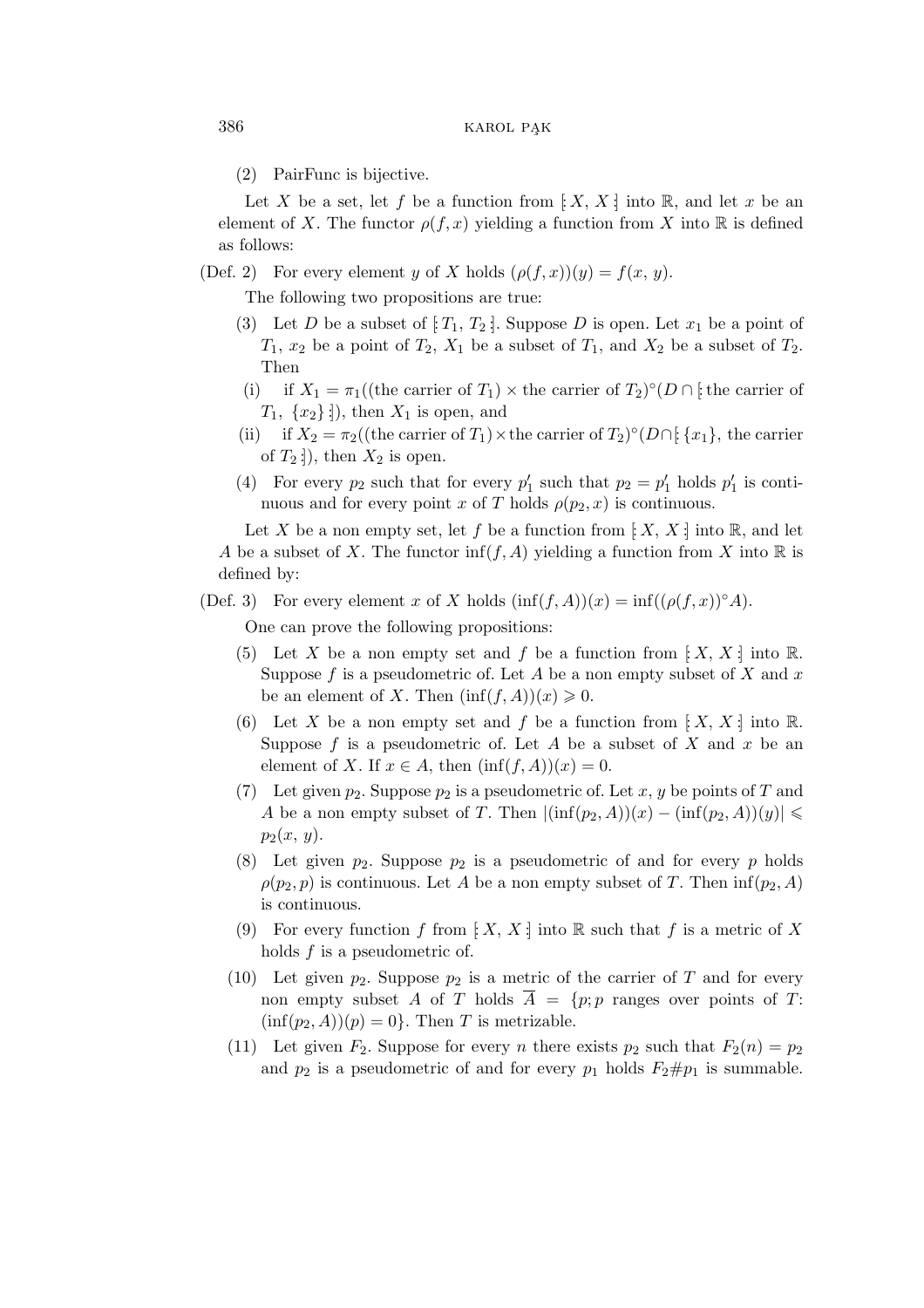Let given  $p_2$ . If for every  $p_1$  holds  $p_2(p_1) = \sum (F_2 \# p_1)$ , then  $p_2$  is a pseudometric of.

- (12) For all n,  $s_1$  such that for every m such that  $m \leq n$  holds  $s_1(m) \leq r$  and for every m such that  $m \le n$  holds  $(\sum_{\alpha=0}^{\kappa} (s_1)(\alpha))_{\kappa \in \mathbb{N}}(m) \le r \cdot (m+1)$ .
- (13) For every k holds  $|(\sum_{\alpha=0}^{\kappa} (s_1)(\alpha))_{\kappa \in \mathbb{N}}(k)| \leqslant (\sum_{\alpha=0}^{\kappa} |s_1|(\alpha))_{\kappa \in \mathbb{N}}(k)$ .
- (14) Let  $F_1$  be a sequence of partial functions from the carrier of T into R. Suppose that
	- (i) for every *n* there exists f such that  $F_1(n) = f$  and f is continuous and for every p holds  $f(p) \geqslant 0$ , and
	- (ii) there exists  $s_1$  such that  $s_1$  is summable and for all  $n, p$  holds  $(F_1 \# p)(n) \leqslant s_1(n)$ .

Let given f. If for every p holds  $f(p) = \sum (F_1 \# p)$ , then f is continuous.

- (15) Let given s,  $F_2$ . Suppose that for every n there exists  $p_2$  such that  $F_2(n) = p_2$  and  $p_2$  is a pseudometric of and for every  $p_1$  holds  $p_2(p_1) \leq s$ and for every  $p'_1$  such that  $p_2 = p'_1$  holds  $p'_1$  is continuous. Let given  $p_2$ . Suppose that for every  $p_1$  holds  $p_2(p_1) = \sum ((\frac{1}{2})^{\kappa})_{\kappa \in \mathbb{N}} (F_2 \# p_1)$ ). Then  $p_2$  is a pseudometric of and for every  $p'_1$  such that  $p_2 = p'_1$  holds  $p'_1$  is continuous.
- (16) Let given  $p_2$ . Suppose  $p_2$  is a pseudometric of and for every  $p'_1$  such that  $p_2 = p'_1$  holds  $p'_1$  is continuous. Let A be a non empty subset of T and given p. If  $p \in \overline{A}$ , then  $(\inf(p_2, A))(p) = 0$ .
- (17) Let given T. Suppose T is a  $T_1$  space. Let given s,  $F_2$ . Suppose that
	- (i) for every *n* there exists  $p_2$  such that  $F_2(n) = p_2$  and  $p_2$  is a pseudometric of and for every  $p_1$  holds  $p_2(p_1) \leq s$  and for every  $p'_1$  such that  $p_2 = p'_1$ holds  $p'_1$  is continuous, and
	- (ii) for all p, A' such that  $p \notin A'$  and A' is closed there exists n such that for every  $p_2$  such that  $F_2(n) = p_2$  holds  $(\inf(p_2, A'))(p) > 0$ . Then there exists  $p_2$  such that  $p_2$  is a metric of the carrier of T and for every  $p_1$  holds  $p_2(p_1) = \sum ((\left(\frac{1}{2}\right)^{\kappa})_{\kappa \in \mathbb{N}} (F_2 \# p_1))$  and T is metrizable.
- (18) Let D be a non empty set, p, q be finite sequences of elements of D, and B be a binary operation on D. Suppose that
	- $(i)$  p is one-to-one,
	- (ii) q is one-to-one,
- (iii)  $\text{rng } q \subseteq \text{rng } p,$
- $(iv)$  B is commutative and associative, and
- (v) B has a unity or  $\text{len } q \geq 1$  and  $\text{len } p > \text{len } q$ . Then there exists a finite sequence r of elements of  $D$  such that r is oneto-one and  $\text{rng } r = \text{rng } p \setminus \text{rng } q$  and  $B \odot p = B(B \odot q, B \odot r)$ .
- (19) Let given T. Then T is a  $T_3$  space and a  $T_1$  space and there exists a family sequence of T which is Basis-sigma-locally finite if and only if  $T$  is metrizable.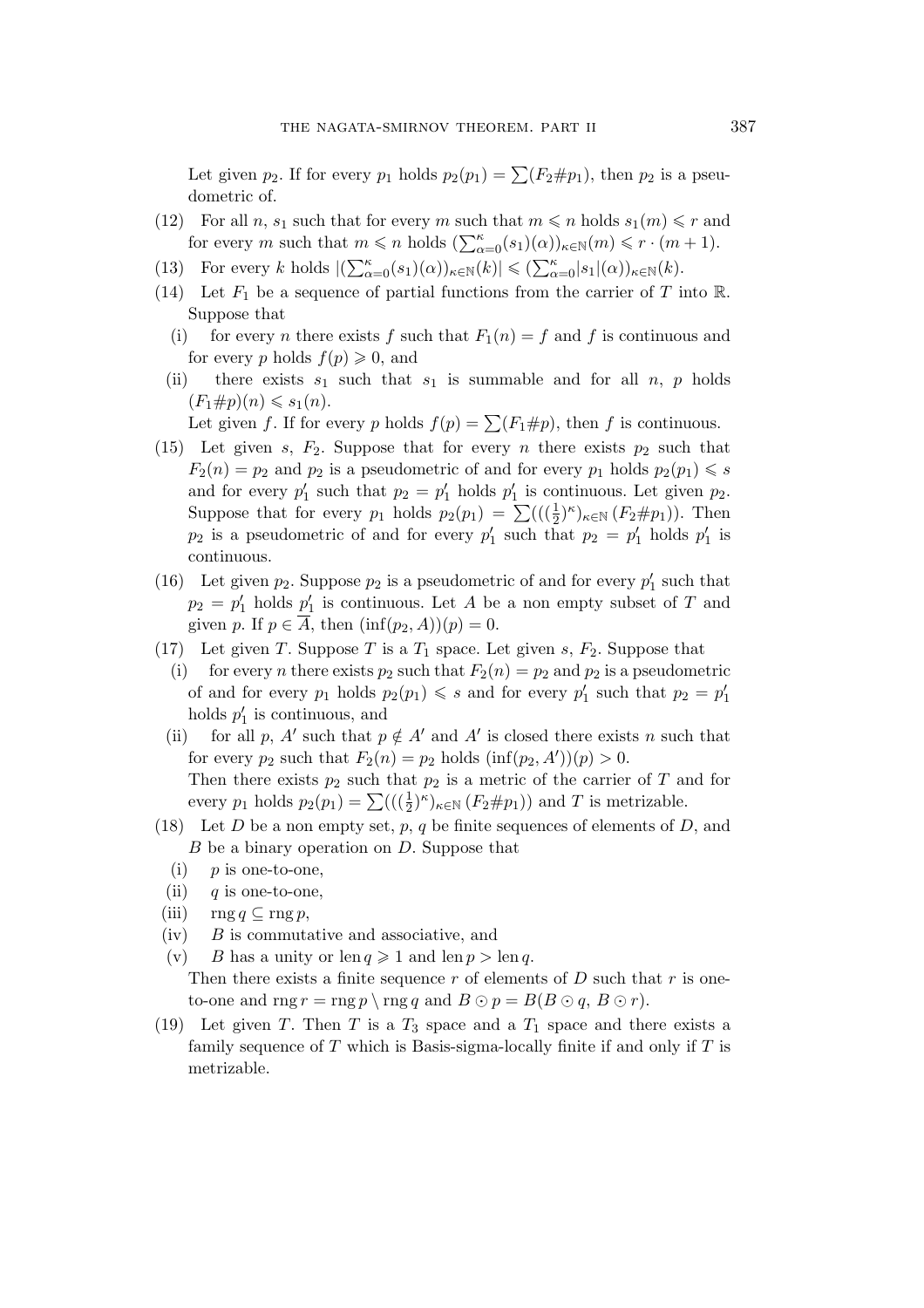## 388 KAROL PAK

- (20) Suppose T is metrizable. Let  $F_3$  be a family of subsets of T. Suppose  $F_3$ is a cover of T and open. Then there exists a family sequence  $U_1$  of T such that  $\bigcup U_1$  is open and  $\bigcup U_1$  is a cover of T and  $\bigcup U_1$  is finer than  $F_3$  and  $U_1$  is sigma-discrete.
- (21) For every T such that T is metrizable holds there exists a family sequence of T which is Basis-sigma-discrete.
- (22) For every T holds T is a  $T_3$  space and a  $T_1$  space and there exists a family sequence of  $T$  which is Basis-sigma-discrete iff  $T$  is metrizable.

## **REFERENCES**

- [1] Grzegorz Bancerek. Cardinal numbers. *Formalized Mathematics*, 1(**2**):377–382, 1990.
- [2] Grzegorz Bancerek. The ordinal numbers. *Formalized Mathematics*, 1(**1**):91–96, 1990.
- [3] Grzegorz Bancerek. Countable sets and Hessenberg's theorem. *Formalized Mathematics*, 2(**1**):65–69, 1991.
- [4] Grzegorz Bancerek and Krzysztof Hryniewiecki. Segments of natural numbers and finite sequences. *Formalized Mathematics*, 1(**1**):107–114, 1990.
- [5] Józef Białas. Group and field definitions. *Formalized Mathematics*, 1(**3**):433–439, 1990.
- [6] Józef Białas and Yatsuka Nakamura. Dyadic numbers and T<sup>4</sup> topological spaces. *Formalized Mathematics*, 5(**3**):361–366, 1996.
- [7] Józef Białas and Yatsuka Nakamura. The Urysohn lemma. *Formalized Mathematics*, 9(**3**):631–636, 2001.
- [8] Leszek Borys. Paracompact and metrizable spaces. *Formalized Mathematics*, 2(**4**):481– 485, 1991.
- [9] Czesław Byliński. Binary operations. *Formalized Mathematics*, 1(**1**):175–180, 1990.
- [10] Czesław Byliński. Functions and their basic properties. *Formalized Mathematics*, 1(**1**):55– 65, 1990.
- [11] Czesław Byliński. Functions from a set to a set. *Formalized Mathematics*, 1(**1**):153–164, 1990.
- [12] Czesław Byliński. Some basic properties of sets. *Formalized Mathematics*, 1(**1**):47–53, 1990.
- [13] Czesław Byliński and Piotr Rudnicki. Bounding boxes for compact sets in *E* 2 . *Formalized Mathematics*, 6(**3**):427–440, 1997.
- [14] Agata Darmochwał. Compact spaces. *Formalized Mathematics*, 1(**2**):383–386, 1990.
- [15] Agata Darmochwał. Finite sets. *Formalized Mathematics*, 1(**1**):165–167, 1990.
- [16] Agata Darmochwał and Yatsuka Nakamura. Metric spaces as topological spaces fundamental concepts. *Formalized Mathematics*, 2(**4**):605–608, 1991.
- [17] Krzysztof Hryniewiecki. Basic properties of real numbers. *Formalized Mathematics*, 1(**1**):35–40, 1990.
- [18] Stanisława Kanas, Adam Lecko, and Mariusz Startek. Metric spaces. *Formalized Mathematics*, 1(**3**):607–610, 1990.
- [19] Andrzej Nędzusiak. σ-fields and probability. *Formalized Mathematics*, 1(**2**):401–407, 1990.
- [20] Beata Padlewska. Families of sets. *Formalized Mathematics*, 1(**1**):147–152, 1990.
- [21] Beata Padlewska and Agata Darmochwał. Topological spaces and continuous functions. *Formalized Mathematics*, 1(**1**):223–230, 1990.
- [22] Jan Popiołek. Some properties of functions modul and signum. *Formalized Mathematics*, 1(**2**):263–264, 1990.
- [23] Alexander Yu. Shibakov and Andrzej Trybulec. The Cantor set. *Formalized Mathematics*, 5(**2**):233–236, 1996.
- [24] Andrzej Trybulec. Subsets of complex numbers. *To appear in Formalized Mathematics*.
- [25] Andrzej Trybulec. Domains and their Cartesian products. *Formalized Mathematics*, 1(**1**):115–122, 1990.
- [26] Andrzej Trybulec. Function domains and Frænkel operator. *Formalized Mathematics*, 1(**3**):495–500, 1990.